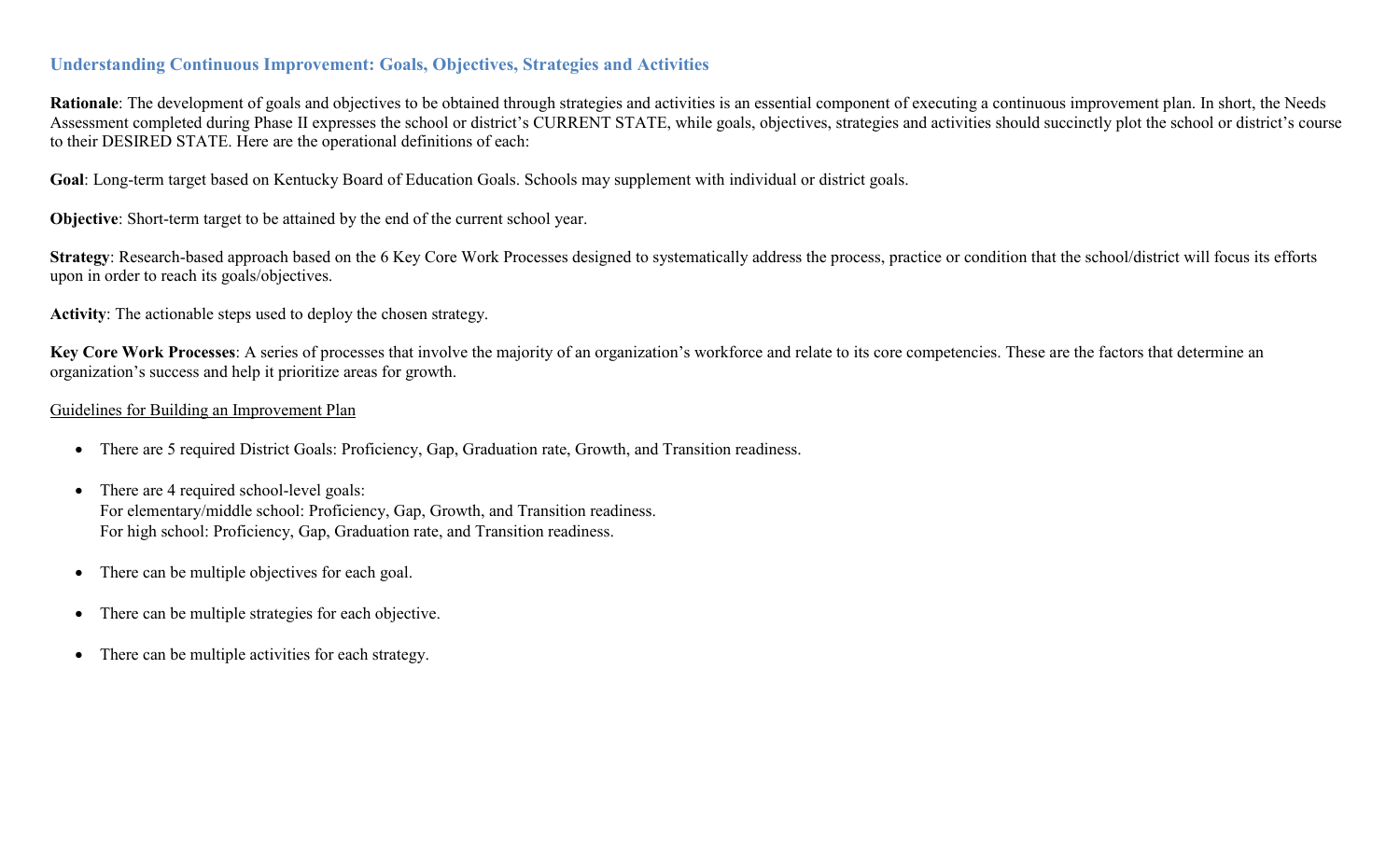| Goal 1: Monroe County High School will increase achievement for all students in math so that percentage earning proficient increases from 18% in 2018 to 48% in<br>2020 as measured on college entrance exam (ACT).                                                                                                                                                                                                                                   |                                                                                                                                                                                             |                                                                                                                                                                                                                                                                                                                                                                                                                                                                                                                                                                                                                                                                                                                                                                                                                        |                                                                                                                                                                                                             |                                                                                                          |                                                           |  |  |
|-------------------------------------------------------------------------------------------------------------------------------------------------------------------------------------------------------------------------------------------------------------------------------------------------------------------------------------------------------------------------------------------------------------------------------------------------------|---------------------------------------------------------------------------------------------------------------------------------------------------------------------------------------------|------------------------------------------------------------------------------------------------------------------------------------------------------------------------------------------------------------------------------------------------------------------------------------------------------------------------------------------------------------------------------------------------------------------------------------------------------------------------------------------------------------------------------------------------------------------------------------------------------------------------------------------------------------------------------------------------------------------------------------------------------------------------------------------------------------------------|-------------------------------------------------------------------------------------------------------------------------------------------------------------------------------------------------------------|----------------------------------------------------------------------------------------------------------|-----------------------------------------------------------|--|--|
| Which Strategy will the school/district use to address this goal? (The Strategy<br>can be based upon the six Key Core Work Processes listed below or another<br>the strategy was chosen.)<br><b>KCWP 1: Design and Deploy Standards</b><br>$\bullet$<br><b>KCWP 2: Design and Deliver Instruction</b><br>KCWP 3: Design and Deliver Assessment Literacy<br><b>KCWP 4: Review, Analyze and Apply Data</b><br>KCWP 5: Design, Align and Deliver Support | research-based approach. Provide justification and/or attach evidence for why<br><b>KCWP 6: Establishing Learning Culture and Environment</b>                                               | Which Activities will the school/district deploy based on the strategy or strategies chosen?<br>(The links to the Key Core Work Processes activity bank below may be a helpful resource.<br>Provide a brief explanation or justification for the activity.<br>KCWP1: Design and Deploy Standards - Continuous Improvement Activities<br>$\bullet$<br>KCWP2: Design and Deliver Instruction - Continuous Improvement<br>Activities<br>KCWP3: Design and Deliver Assessment Literacy - Continuous<br><b>Improvement Activities</b><br>KCWP4: Review, Analyze and Apply Data - Continuous Improvement<br>$\bullet$<br>Activities<br>KCWP5: Design, Align and Deliver Support - Continuous Improvement<br>Activities<br>KCWP6: Establishing Learning Culture and Environment - Continuous<br><b>Improvement Activities</b> | Identify the timeline for the activity or activities, the person(s)<br>responsible for ensuring the fidelity of the activity or activities, and<br>necessary funding to execute the activity or activities. |                                                                                                          |                                                           |  |  |
| Objective                                                                                                                                                                                                                                                                                                                                                                                                                                             | Strategy                                                                                                                                                                                    | Activities to deploy strategy                                                                                                                                                                                                                                                                                                                                                                                                                                                                                                                                                                                                                                                                                                                                                                                          | Measure of Success                                                                                                                                                                                          | Progress Monitoring<br>Date & Notes                                                                      | Funding                                                   |  |  |
| Objective 1:<br>9 <sup>th</sup> , $10^{th}$ & $11^{th}$ graders will<br>improve overall scores as<br>measured by ACT. Number of<br>students earning proficient in<br>math will increase by 30%.<br>Students earning novice will<br>decrease by 5%.                                                                                                                                                                                                    | Design/Deliver Instruction<br>Teachers will exhibit practices<br>that reflect ACT/Common Core<br>standards and administer a<br>variety of formative and<br>common summative<br>assessments. | Teachers participate in literacy grant PD to increase the use of high level<br>literacy strategies across all content areas.<br>MCHS is a National Board-Certified Pilot school with 10 teachers<br>working on becoming National Board Certified.                                                                                                                                                                                                                                                                                                                                                                                                                                                                                                                                                                      | Teacher evaluation/<br>walkthrough data.<br>High level lesson<br>development that<br>includes literacy<br>strategies.<br>Number of students<br>performing at high<br>levels.                                |                                                                                                          | Various<br>provided<br>by<br>Striving<br>Readers<br>Grant |  |  |
|                                                                                                                                                                                                                                                                                                                                                                                                                                                       |                                                                                                                                                                                             | Teachers will develop/administer rigorous ACT like assessments based on<br>ACT/state standards/curriculum.<br>School wide implementation of CERT (College Equipped Readiness Tool)<br>with three full length testing days and ongoing RTI using study hall<br>portion of the program.                                                                                                                                                                                                                                                                                                                                                                                                                                                                                                                                  | Increase in CERT/ACT<br>scores throughout the<br>year.                                                                                                                                                      | Fall CERT test<br>Winter CERT test<br>Spring CERT test<br>Ongoing RTI and<br>ACT days in all<br>classes. |                                                           |  |  |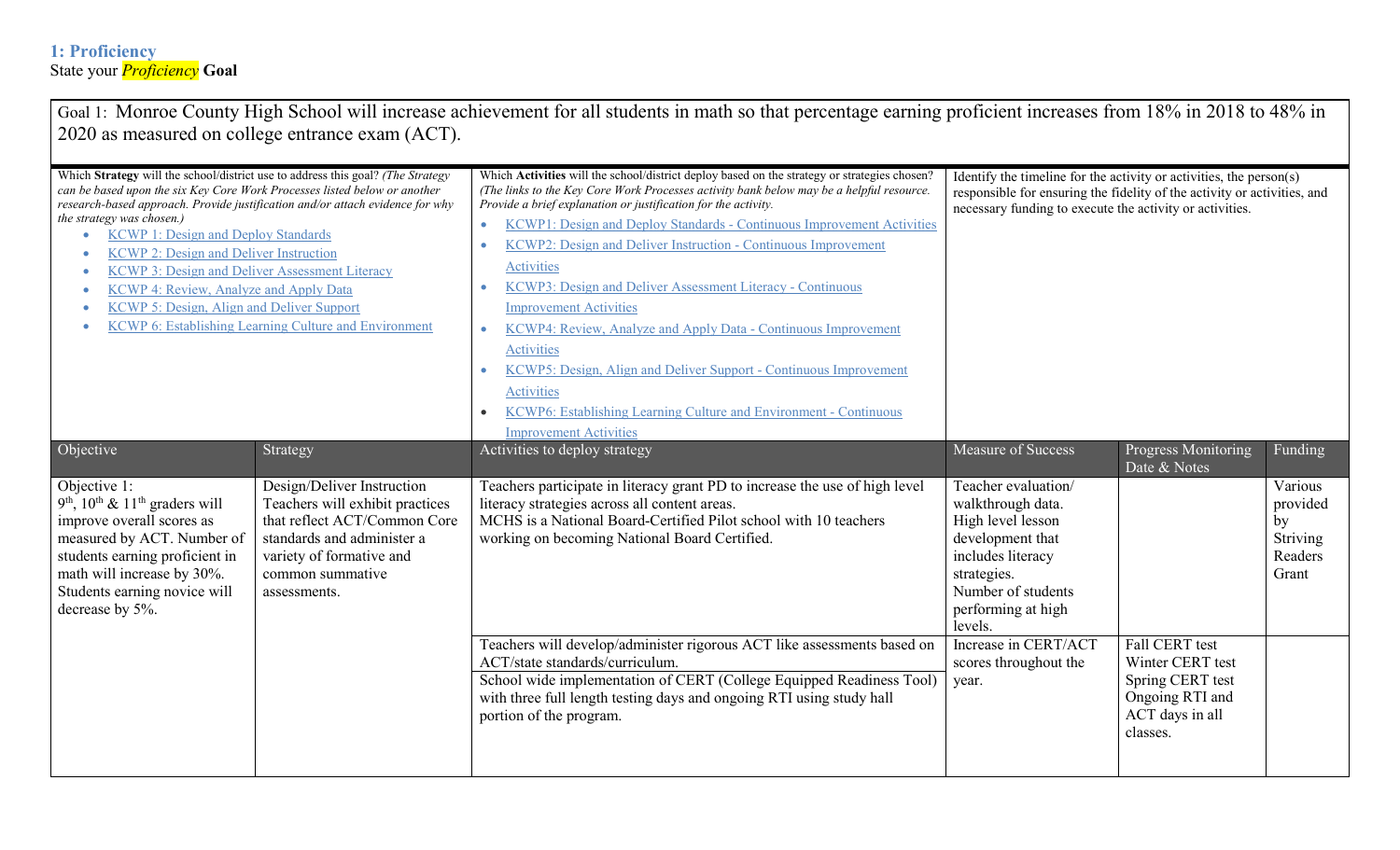Goal 1: Monroe County High School will increase achievement for all students in math so that percentage earning proficient increases from 18% in 2018 to 48% in 2020 as measured on college entrance exam (ACT).

| Collaboration<br>Teachers are engaged in PLC's                                          | Teachers take part in grade level PLCs and content specific PLCs to<br>vertically align curriculum.<br>RTI groups are created using CERT data. Staff pull students for RTI, to<br>work on strategies and build relationships with students.                                                                                                   |                                                                                                                                |                                                                                |
|-----------------------------------------------------------------------------------------|-----------------------------------------------------------------------------------------------------------------------------------------------------------------------------------------------------------------------------------------------------------------------------------------------------------------------------------------------|--------------------------------------------------------------------------------------------------------------------------------|--------------------------------------------------------------------------------|
| Personalized learning<br>Teachers have been trained on<br>ways to increase personalized | School on innovation-Students accepted to MCSI work on personalizing<br>their learning by being able to schedule classes and earn more credits than<br>others in order to fulfill their personal learning plan and future goals.                                                                                                              | Students earning<br>associates or attending<br>leadership academies                                                            | 20,000 for<br>purchase<br>/lease of                                            |
| learning in the classroom.<br>Google classroom training                                 | Increase Technology-Core content teachers have classroom sets of<br>chrome books in order to differentiate instruction and personalize<br>student's learning. Google classroom has allowed teachers to tailor their<br>instruction to the individual needs of students and allow students to have<br>choice in their learning.                | Student increase in use of<br>technology in all<br>classrooms for research,<br>submitting assignments<br>& taking assessments. | chrome<br>books—<br>District<br>Wide<br>technology<br>fee paid by<br>students. |
| <b>ILP</b>                                                                              | Students will meet with counselor/teacher to develop/revise their 4-year<br>academic plan. Students choose appropriate level of core classes to fit<br>their post-secondary goals. Students use the ILP to explore options,                                                                                                                   | Student success in core<br>classes.                                                                                            |                                                                                |
| RTI teachers                                                                            | Intervention time is built into the master schedule. There are intervention<br>blocks each semester where teachers can pull students for individual/one-<br>on-one learning in multiple content areas. There are also content teachers<br>who have a 30 minute advisory time free every day/all year in order to<br>target and pull students. |                                                                                                                                |                                                                                |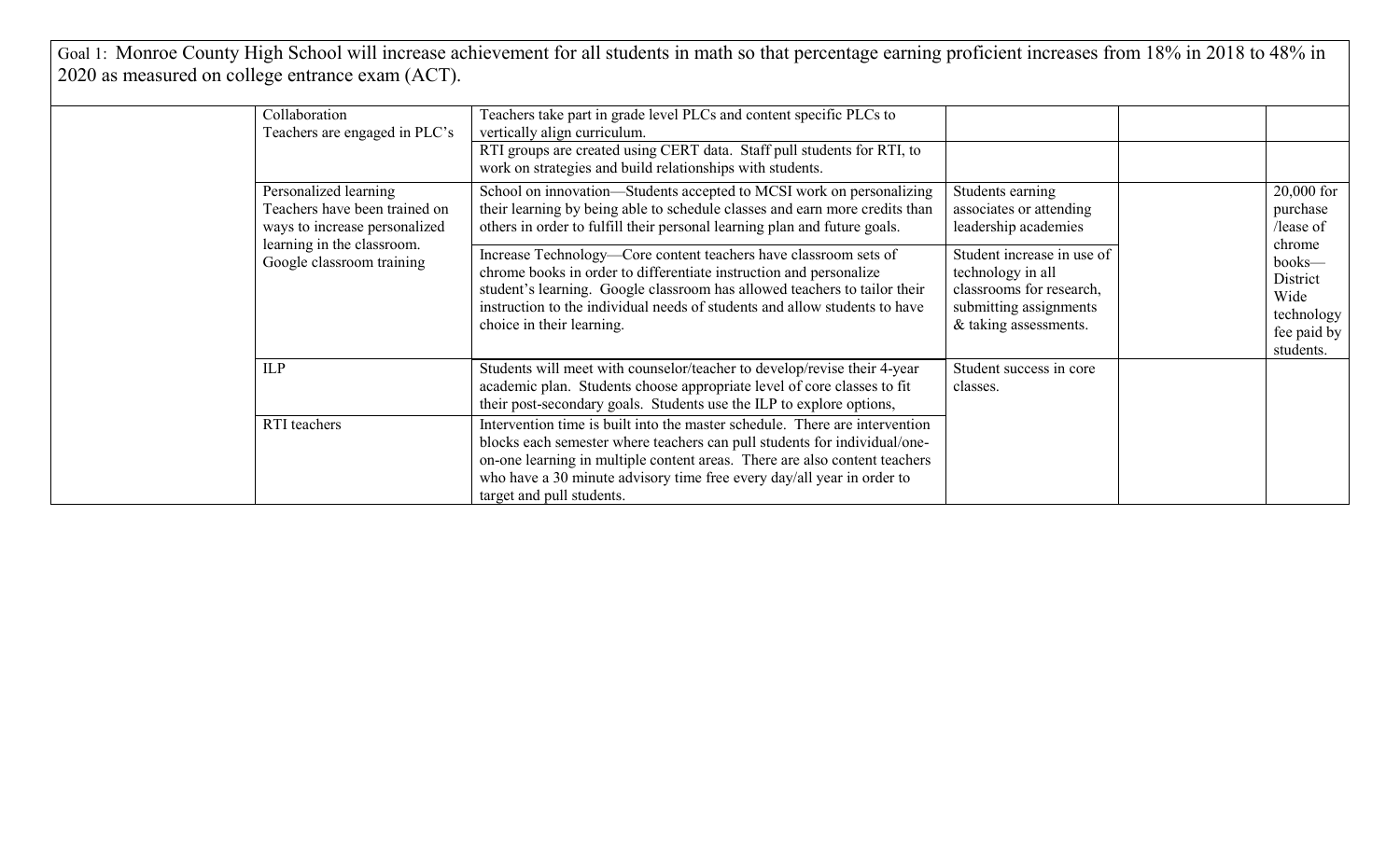### **2: Gap** State your *Gap* **Goal**

| Goal 2: Monroe County High School will increase the average math proficiency for all gap groups from 14.3% in 2018 to 40% in 2020.                                                                                                                                                                                                                                                                                                                                                                                                                                                 |                                                                                                                                                                                                                      |                                                                                                                                                                                                                                                                                                                                                                                                                                                                                                                                                                                                                                                                                                                                                                                                                                                                  |                                                                                                                                                                                                             |                                                                                                                                                                                                                    |                                 |  |
|------------------------------------------------------------------------------------------------------------------------------------------------------------------------------------------------------------------------------------------------------------------------------------------------------------------------------------------------------------------------------------------------------------------------------------------------------------------------------------------------------------------------------------------------------------------------------------|----------------------------------------------------------------------------------------------------------------------------------------------------------------------------------------------------------------------|------------------------------------------------------------------------------------------------------------------------------------------------------------------------------------------------------------------------------------------------------------------------------------------------------------------------------------------------------------------------------------------------------------------------------------------------------------------------------------------------------------------------------------------------------------------------------------------------------------------------------------------------------------------------------------------------------------------------------------------------------------------------------------------------------------------------------------------------------------------|-------------------------------------------------------------------------------------------------------------------------------------------------------------------------------------------------------------|--------------------------------------------------------------------------------------------------------------------------------------------------------------------------------------------------------------------|---------------------------------|--|
| Which Strategy will the school/district use to address this goal? (The<br>Strategy can be based upon the six Key Core Work Processes listed<br>below or another research-based approach. Provide justification and/or<br>attach evidence for why the strategy was chosen.)<br><b>KCWP 1: Design and Deploy Standards</b><br><b>KCWP 2: Design and Deliver Instruction</b><br>KCWP 3: Design and Deliver Assessment Literacy<br>KCWP 4: Review, Analyze and Apply Data<br>KCWP 5: Design, Align and Deliver Support<br><b>KCWP 6: Establishing Learning Culture and Environment</b> |                                                                                                                                                                                                                      | Which Activities will the school/district deploy based on the strategy or strategies<br>chosen? (The links to the Key Core Work Processes activity bank below may be a<br>helpful resource. Provide a brief explanation or justification for the activity.<br><b>KCWP1: Design and Deploy Standards - Continuous Improvement Activities</b><br>$\bullet$<br>KCWP2: Design and Deliver Instruction - Continuous Improvement Activities<br>$\bullet$<br>KCWP3: Design and Deliver Assessment Literacy - Continuous Improvement<br>٠<br><b>Activities</b><br>KCWP4: Review, Analyze and Apply Data - Continuous Improvement<br>$\bullet$<br><b>Activities</b><br>KCWP5: Design, Align and Deliver Support - Continuous Improvement<br>$\bullet$<br>Activities<br>KCWP6: Establishing Learning Culture and Environment - Continuous<br><b>Improvement Activities</b> | Identify the timeline for the activity or activities, the person(s)<br>responsible for ensuring the fidelity of the activity or activities, and<br>necessary funding to execute the activity or activities. |                                                                                                                                                                                                                    |                                 |  |
| Objective<br>Objective 1:<br>MCHS will increase the<br>number of gap students<br>earning proficient on math by<br>25%.                                                                                                                                                                                                                                                                                                                                                                                                                                                             | Strategy<br>Teachers will engage in<br>development that will support<br>evidence based strategies that<br>ensure all students have access<br>to appropriate learning<br>opportunities and targeted<br>interventions. | Activities to deploy strategy<br>PD-Teachers will incorporate literacy strategies within the classroom<br>instruction. English teachers will use Reading Plus/Lexia weekly and<br>during intervention time. Other content area teachers utilize CERT<br>program to help students prepare for college entrance examination.<br>Content specific reading across the curriculum giving students opportunity<br>to experience a variety of texts that have real-world application.<br>Personalized learning strategies increase rigor/relevance in classes, connect<br>the content to the real world, differentiate instruction and help make<br>students responsible for their own learning.                                                                                                                                                                        | Measure of Success<br>Students reading<br>on/above grade level<br>Improvement in<br>achievement.                                                                                                            | Progress Monitoring<br>Date & Notes<br>Summer-Literacy<br>training Phase 1<br>Fall-Literacy<br>training Phase 2<br>Curriculum<br>alignment<br>Spring-Ongoing<br>National Board work<br>and curriculum<br>alignment | Funding<br>\$20,000<br>$/3$ yr. |  |
|                                                                                                                                                                                                                                                                                                                                                                                                                                                                                                                                                                                    | Progress Monitoring-Student<br>progress in core classes is<br>monitored such that specific<br>interventions can be planned and                                                                                       | RTI/Unit recovery: Teachers monitor student progress and pull students<br>from their electives for RTI. Students can also be pulled into RTI during<br>the 30 minute advisory time for individualized instruction.                                                                                                                                                                                                                                                                                                                                                                                                                                                                                                                                                                                                                                               | Student academic<br>performance.                                                                                                                                                                            | Ongoing<br>Redo RTI groups<br>following CERT<br>testing                                                                                                                                                            |                                 |  |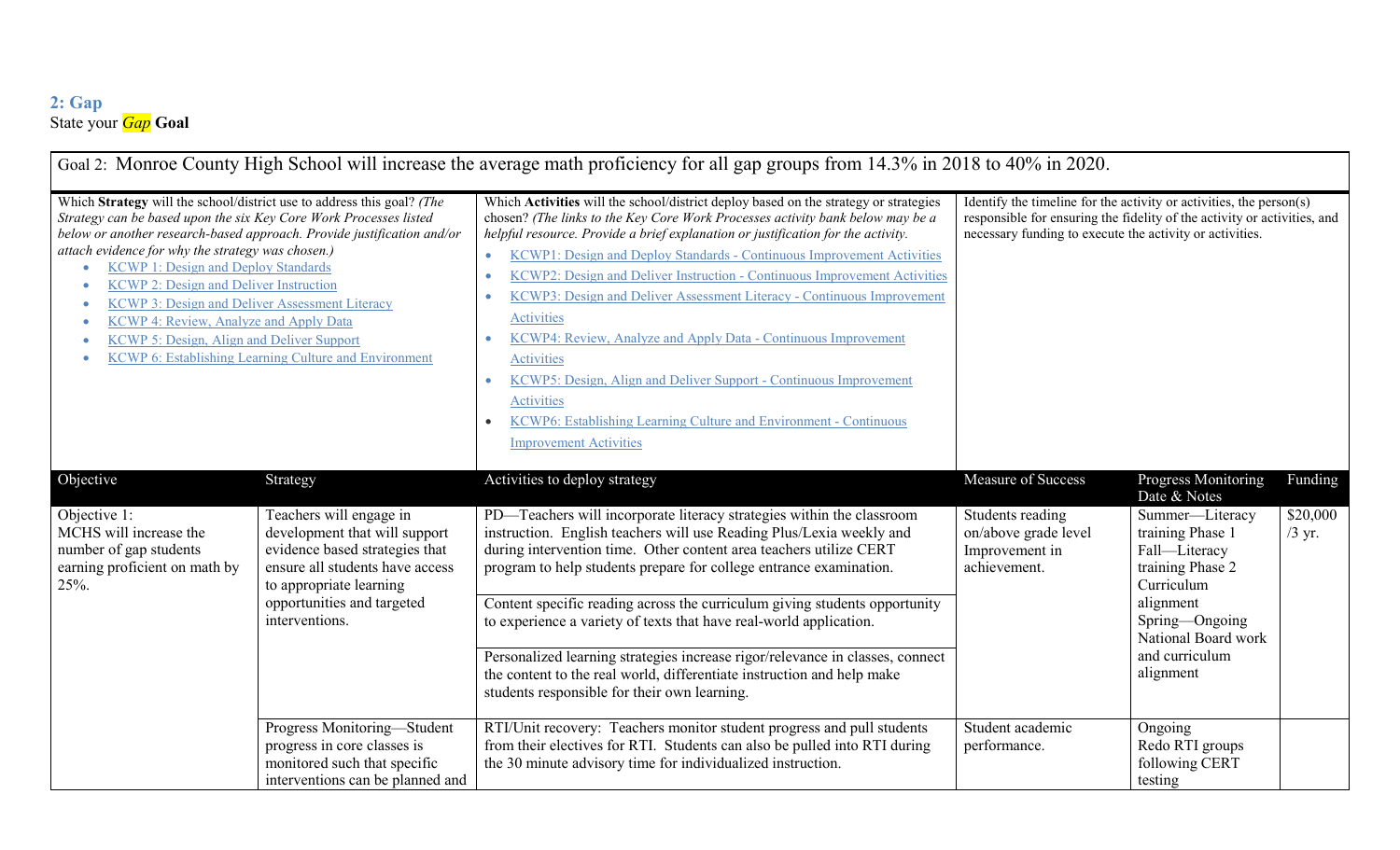| Goal 2: Monroe County High School will increase the average math proficiency for all gap groups from 14.3% in 2018 to 40% in 2020. |                                |                                                                        |  |  |  |
|------------------------------------------------------------------------------------------------------------------------------------|--------------------------------|------------------------------------------------------------------------|--|--|--|
|                                                                                                                                    | implemented for the success of | Professional Learning Communities—Teachers actively participate in PLC |  |  |  |
|                                                                                                                                    | all students.                  | meetings to monitor student progress toward learning goals. Specific   |  |  |  |
|                                                                                                                                    |                                | interventions are planned for students not making adequate progress.   |  |  |  |
|                                                                                                                                    |                                | Teachers analyze student work and identify gaps in the curriculum      |  |  |  |
|                                                                                                                                    |                                | Family Resource Center works in helping reduce barriers that students  |  |  |  |
|                                                                                                                                    |                                | experience so that they can have academic success.                     |  |  |  |

### **3: Graduation rate** State your *Graduation rate* **Goal**

|                                                                                                                                                                                                                                                                                                                                                                                                                                                                                                                                                                                                         |                                                       | Goal 3: Monroe County High School will increase the average freshman graduation rate from 98% in 2018 to 100% by 2020.                                                                                                                                                                                                                                                                                                                                                                                                                                                                                                                                                                                                                                                                                                                 |                                                                                                                                                                                                                                                                                                                                                                                                                                                                                                                                                                                                                                                       |                                     |         |
|---------------------------------------------------------------------------------------------------------------------------------------------------------------------------------------------------------------------------------------------------------------------------------------------------------------------------------------------------------------------------------------------------------------------------------------------------------------------------------------------------------------------------------------------------------------------------------------------------------|-------------------------------------------------------|----------------------------------------------------------------------------------------------------------------------------------------------------------------------------------------------------------------------------------------------------------------------------------------------------------------------------------------------------------------------------------------------------------------------------------------------------------------------------------------------------------------------------------------------------------------------------------------------------------------------------------------------------------------------------------------------------------------------------------------------------------------------------------------------------------------------------------------|-------------------------------------------------------------------------------------------------------------------------------------------------------------------------------------------------------------------------------------------------------------------------------------------------------------------------------------------------------------------------------------------------------------------------------------------------------------------------------------------------------------------------------------------------------------------------------------------------------------------------------------------------------|-------------------------------------|---------|
| Which Strategy will the school/district use to address this goal? (The<br>Strategy can be based upon the six Key Core Work Processes listed<br>below or another research-based approach. Provide justification and/or<br>attach evidence for why the strategy was chosen.)<br><b>KCWP 1: Design and Deploy Standards</b><br><b>KCWP 2: Design and Deliver Instruction</b><br><b>KCWP 3: Design and Deliver Assessment Literacy</b><br><b>KCWP 4: Review, Analyze and Apply Data</b><br><b>KCWP 5: Design, Align and Deliver Support</b><br><b>KCWP 6: Establishing Learning Culture and Environment</b> |                                                       | Which Activities will the school/district deploy based on the strategy or strategies<br>chosen? (The links to the Key Core Work Processes activity bank below may be a<br>helpful resource. Provide a brief explanation or justification for the activity.<br>KCWP1: Design and Deploy Standards - Continuous Improvement Activities<br>$\bullet$<br>KCWP2: Design and Deliver Instruction - Continuous Improvement Activities<br>$\bullet$<br>KCWP3: Design and Deliver Assessment Literacy - Continuous Improvement<br>$\bullet$<br>Activities<br>KCWP4: Review, Analyze and Apply Data - Continuous Improvement Activities<br>KCWP5: Design, Align and Deliver Support - Continuous Improvement Activities<br>$\bullet$<br>KCWP6: Establishing Learning Culture and Environment - Continuous Improvement<br>$\bullet$<br>Activities | Identify the timeline for the activity or activities, the person(s)<br>responsible for ensuring the fidelity of the activity or activities, and<br>necessary funding to execute the activity or activities.<br>Timeline is ongoing.<br>Checks are made twice each 9 weeks to ensure students are<br>on track for graduation.<br>Counselors, principals & RTI specialists counsel with<br>students and pull them out for tutoring.<br>Placement to alternative classroom or alternative learning<br>center is made if necessary.<br>Funding is provided from general fund to pay alternative<br>classroom teacher as well as alternative school staff. |                                     |         |
| Objective                                                                                                                                                                                                                                                                                                                                                                                                                                                                                                                                                                                               | Strategy                                              | Activities to deploy strategy                                                                                                                                                                                                                                                                                                                                                                                                                                                                                                                                                                                                                                                                                                                                                                                                          | Measure of Success                                                                                                                                                                                                                                                                                                                                                                                                                                                                                                                                                                                                                                    | Progress Monitoring<br>Date & Notes | Funding |
| Objective 1:<br>All students will demonstrate<br>behavior such that AFGR will<br>be 100%                                                                                                                                                                                                                                                                                                                                                                                                                                                                                                                | Learning culture/environment-<br>Parent communication | Relationship are built with students/parents by offering multiple<br>opportunities for collaboration. Parents are contacted by phone and in<br>person. School information is posted on district, school & teacher<br>websites. One Call Now service is used to inform parent and community of<br>upcoming events. Multiple media outlets as well as social media are used<br>to convey information.<br>Family Resource Center works to communicate with parents and students<br>before and during orientation, registration, parent nights, college/career fair<br>and other school/community events.                                                                                                                                                                                                                                  | Participation in DC and<br>other college related<br>sessions.<br>Attendance rate                                                                                                                                                                                                                                                                                                                                                                                                                                                                                                                                                                      |                                     | None    |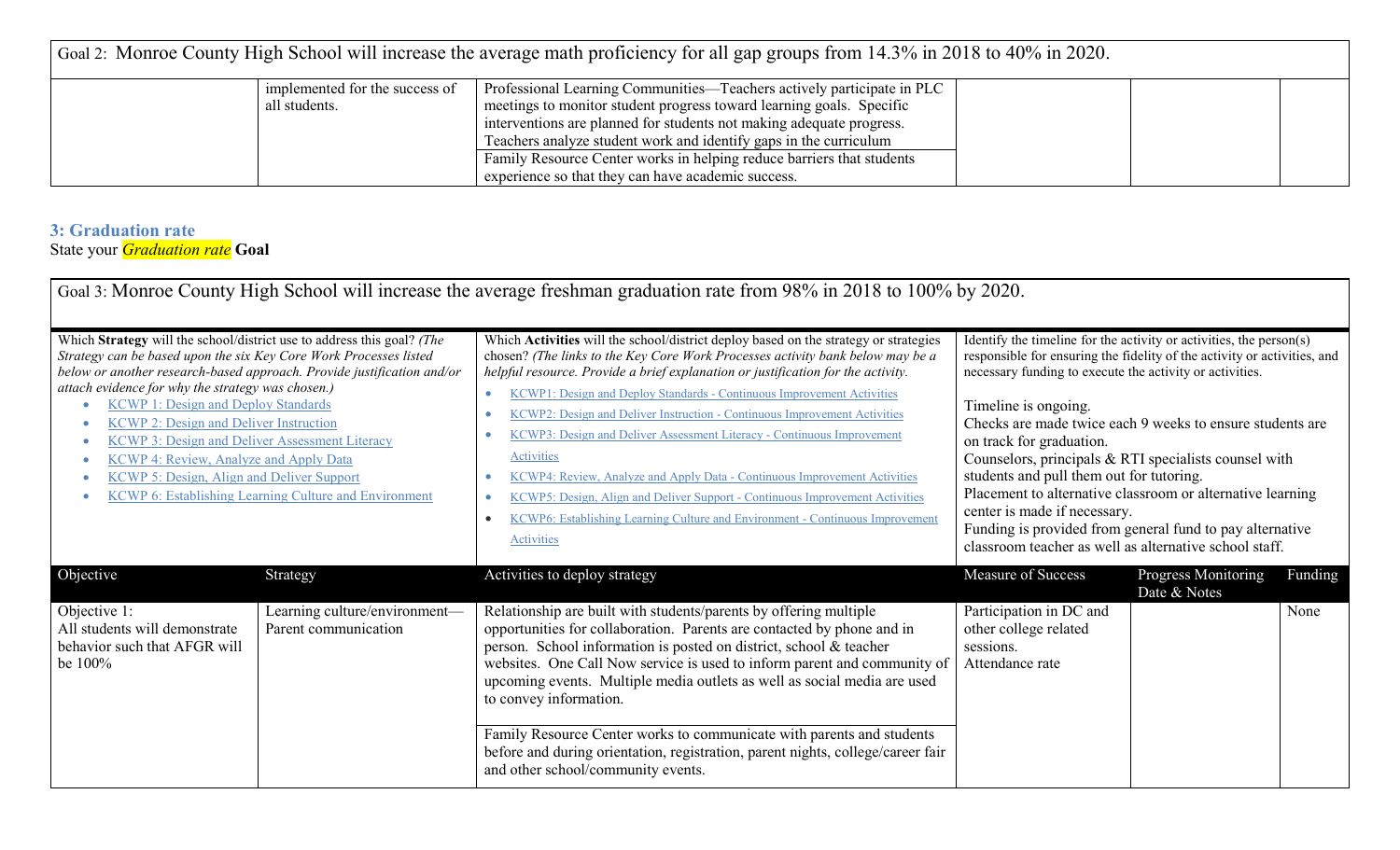| Goal 3: Monroe County High School will increase the average freshman graduation rate from 98% in 2018 to 100% by 2020. |                                                        |                                                                                                                                                                                                                                                                                                                                                                                                                                         |                                                                                                                           |  |
|------------------------------------------------------------------------------------------------------------------------|--------------------------------------------------------|-----------------------------------------------------------------------------------------------------------------------------------------------------------------------------------------------------------------------------------------------------------------------------------------------------------------------------------------------------------------------------------------------------------------------------------------|---------------------------------------------------------------------------------------------------------------------------|--|
|                                                                                                                        | Design, Align & Deliver Support<br>Progress monitoring | Student progress in core classes is monitored so that students will be<br>successful. Collaboration takes place with Director of Pupil Personnel<br>concerning attendance issues. Teachers, counselors/administrators monitor<br>academic progress of students. RTI/tutoring program provide academic<br>support for at risk students. Students placed in alternative program if<br>academic counseling and RTI strategies do not work. | Number of students<br>failing a class.<br>Credits recovered.<br>Number of students<br>increasing academic<br>performance. |  |
|                                                                                                                        | Using individual learning plan<br>for class scheduling | Information provided by student's ILP with their chosen career will help<br>them complete their graduation plan. Students will meet with<br>teachers/counselors to complete their class schedule. Student's graduation<br>plan is reviewed and revised annually. Student $\&$ parent have ownership in<br>the plan.                                                                                                                     |                                                                                                                           |  |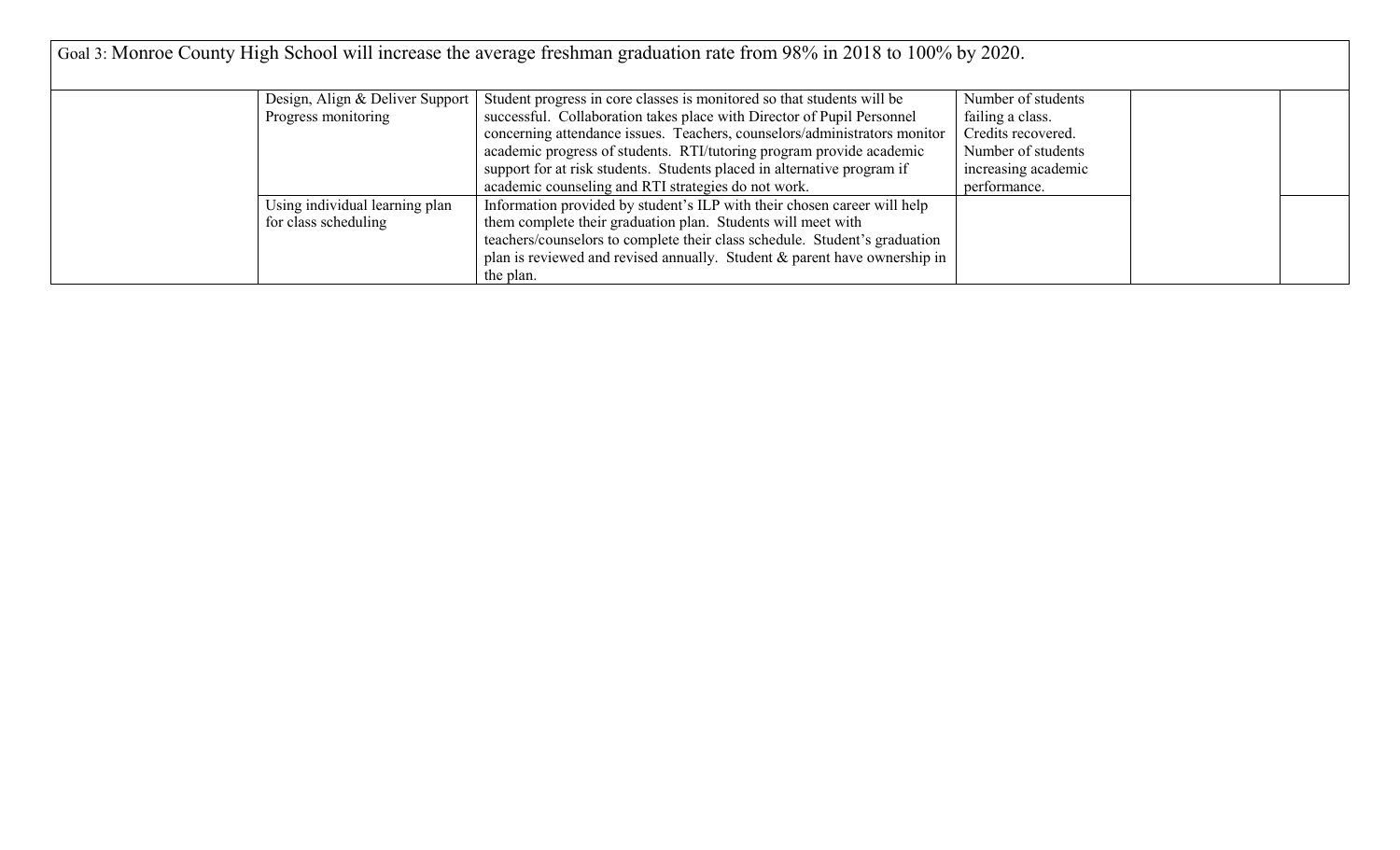Goal 4:

# **NA-No Growth goal required for High Schools**

| Which Strategy will the school/district use to address this goal? (The                                 |                                                                        | Which Activities will the school/district deploy based on the strategy or strategies | Identify the timeline for the activity or activities, the person(s)                                                                  |                     |         |
|--------------------------------------------------------------------------------------------------------|------------------------------------------------------------------------|--------------------------------------------------------------------------------------|--------------------------------------------------------------------------------------------------------------------------------------|---------------------|---------|
| Strategy can be based upon the six Key Core Work Processes listed                                      |                                                                        | chosen? (The links to the Key Core Work Processes activity bank below may be a       | responsible for ensuring the fidelity of the activity or activities, and<br>necessary funding to execute the activity or activities. |                     |         |
| attach evidence for why the strategy was chosen.)                                                      | below or another research-based approach. Provide justification and/or | helpful resource. Provide a brief explanation or justification for the activity.     |                                                                                                                                      |                     |         |
| <b>KCWP 1: Design and Deploy Standards</b>                                                             |                                                                        | KCWP1: Design and Deploy Standards - Continuous Improvement Activities<br>$\bullet$  |                                                                                                                                      |                     |         |
|                                                                                                        |                                                                        | KCWP2: Design and Deliver Instruction - Continuous Improvement Activities            |                                                                                                                                      |                     |         |
| <b>KCWP 2: Design and Deliver Instruction</b><br><b>KCWP 3: Design and Deliver Assessment Literacy</b> |                                                                        | KCWP3: Design and Deliver Assessment Literacy - Continuous Improvement               |                                                                                                                                      |                     |         |
| KCWP 4: Review, Analyze and Apply Data                                                                 |                                                                        | Activities                                                                           |                                                                                                                                      |                     |         |
| <b>KCWP 5: Design, Align and Deliver Support</b>                                                       |                                                                        | KCWP4: Review, Analyze and Apply Data - Continuous Improvement                       |                                                                                                                                      |                     |         |
|                                                                                                        | <b>KCWP 6: Establishing Learning Culture and Environment</b>           |                                                                                      |                                                                                                                                      |                     |         |
|                                                                                                        |                                                                        | <b>Activities</b>                                                                    |                                                                                                                                      |                     |         |
|                                                                                                        |                                                                        | KCWP5: Design, Align and Deliver Support - Continuous Improvement                    |                                                                                                                                      |                     |         |
|                                                                                                        |                                                                        | Activities                                                                           |                                                                                                                                      |                     |         |
|                                                                                                        |                                                                        | KCWP6: Establishing Learning Culture and Environment - Continuous                    |                                                                                                                                      |                     |         |
|                                                                                                        |                                                                        | <b>Improvement Activities</b>                                                        |                                                                                                                                      |                     |         |
| Objective                                                                                              | Strategy                                                               | Activities to deploy strategy                                                        | <b>Measure of Success</b>                                                                                                            | Progress Monitoring | Funding |
|                                                                                                        |                                                                        |                                                                                      |                                                                                                                                      | Date & Notes        |         |
| Objective 1:                                                                                           |                                                                        |                                                                                      |                                                                                                                                      |                     |         |
|                                                                                                        |                                                                        |                                                                                      |                                                                                                                                      |                     |         |
|                                                                                                        |                                                                        |                                                                                      |                                                                                                                                      |                     |         |
|                                                                                                        |                                                                        |                                                                                      |                                                                                                                                      |                     |         |
|                                                                                                        |                                                                        |                                                                                      |                                                                                                                                      |                     |         |
|                                                                                                        |                                                                        |                                                                                      |                                                                                                                                      |                     |         |
| Objective 2:                                                                                           |                                                                        |                                                                                      |                                                                                                                                      |                     |         |
|                                                                                                        |                                                                        |                                                                                      |                                                                                                                                      |                     |         |
|                                                                                                        |                                                                        |                                                                                      |                                                                                                                                      |                     |         |
|                                                                                                        |                                                                        |                                                                                      |                                                                                                                                      |                     |         |
|                                                                                                        |                                                                        |                                                                                      |                                                                                                                                      |                     |         |
|                                                                                                        |                                                                        |                                                                                      |                                                                                                                                      |                     |         |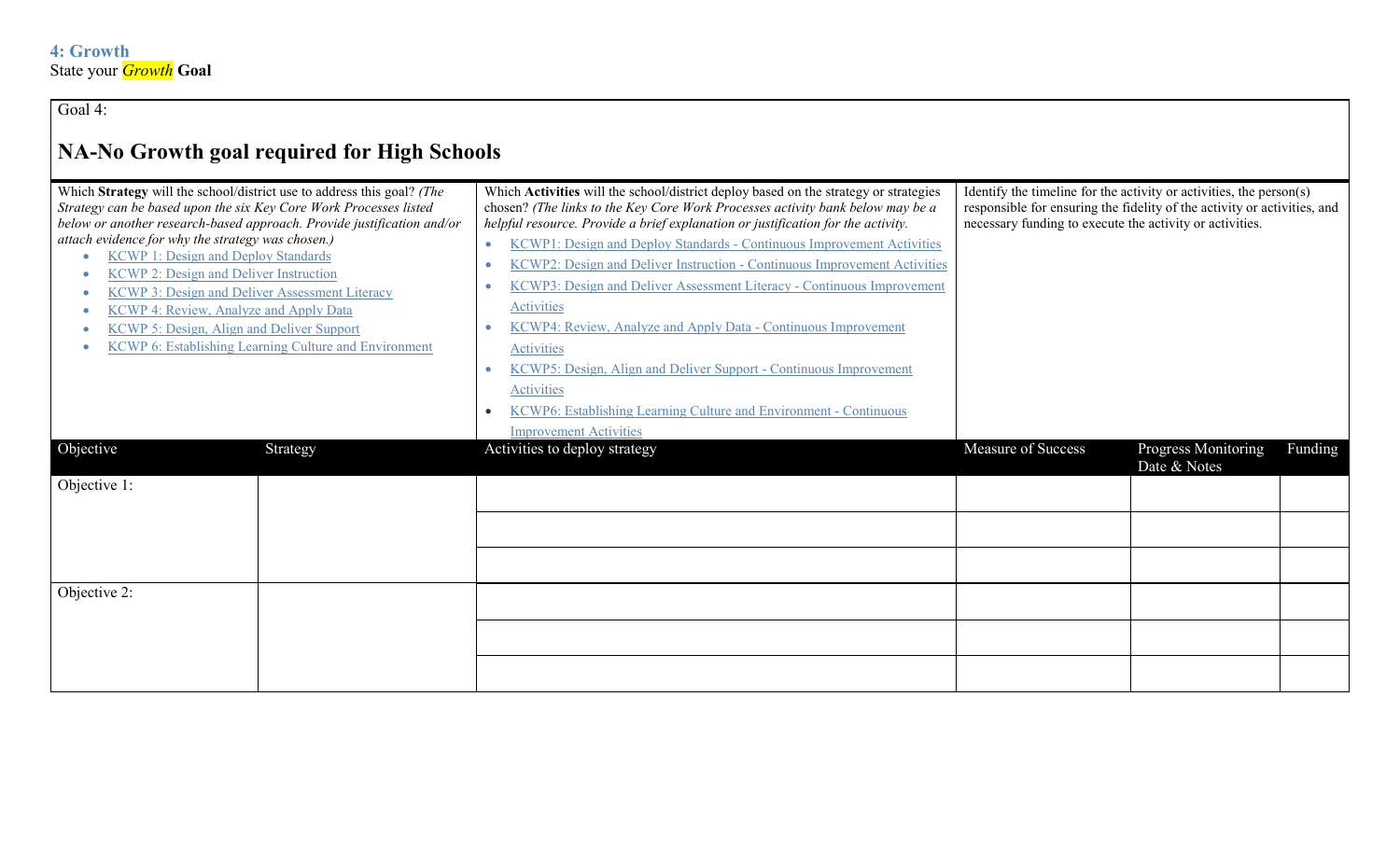| Goal 5: Monroe County High School will increase the percentage of students who are transition ready from 85% in 2018 to 100% by 2020.                                                                                                                                                                                                                                                                                                                                                                                                                                                                                   |                                                                                                                                                     |                                                                                                                                                                                                                                                                                                                                                                                                                                                                                                                                                                                                                                                                                                                                                                                                                                                          |                                                                                                                                                                                                             |                                     |                         |  |  |
|-------------------------------------------------------------------------------------------------------------------------------------------------------------------------------------------------------------------------------------------------------------------------------------------------------------------------------------------------------------------------------------------------------------------------------------------------------------------------------------------------------------------------------------------------------------------------------------------------------------------------|-----------------------------------------------------------------------------------------------------------------------------------------------------|----------------------------------------------------------------------------------------------------------------------------------------------------------------------------------------------------------------------------------------------------------------------------------------------------------------------------------------------------------------------------------------------------------------------------------------------------------------------------------------------------------------------------------------------------------------------------------------------------------------------------------------------------------------------------------------------------------------------------------------------------------------------------------------------------------------------------------------------------------|-------------------------------------------------------------------------------------------------------------------------------------------------------------------------------------------------------------|-------------------------------------|-------------------------|--|--|
| Which Strategy will the school/district use to address this goal? (The<br>Strategy can be based upon the six Key Core Work Processes listed<br>below or another research-based approach. Provide justification and/or<br>attach evidence for why the strategy was chosen.)<br><b>KCWP 1: Design and Deploy Standards</b><br><b>KCWP 2: Design and Deliver Instruction</b><br>$\bullet$<br><b>KCWP 3: Design and Deliver Assessment Literacy</b><br>۰<br>KCWP 4: Review, Analyze and Apply Data<br>۰<br><b>KCWP 5: Design, Align and Deliver Support</b><br><b>KCWP 6: Establishing Learning Culture and Environment</b> |                                                                                                                                                     | Which Activities will the school/district deploy based on the strategy or strategies<br>chosen? (The links to the Key Core Work Processes activity bank below may be a<br>helpful resource. Provide a brief explanation or justification for the activity.<br>KCWP1: Design and Deploy Standards - Continuous Improvement Activities<br>$\bullet$<br>KCWP2: Design and Deliver Instruction - Continuous Improvement<br>$\bullet$<br><b>Activities</b><br>KCWP3: Design and Deliver Assessment Literacy - Continuous Improvement<br><b>Activities</b><br>KCWP4: Review, Analyze and Apply Data - Continuous Improvement<br>$\bullet$<br><b>Activities</b><br>KCWP5: Design, Align and Deliver Support - Continuous Improvement<br><b>Activities</b><br>KCWP6: Establishing Learning Culture and Environment - Continuous<br><b>Improvement Activities</b> | Identify the timeline for the activity or activities, the person(s)<br>responsible for ensuring the fidelity of the activity or activities, and<br>necessary funding to execute the activity or activities. |                                     |                         |  |  |
| Objective                                                                                                                                                                                                                                                                                                                                                                                                                                                                                                                                                                                                               | Strategy                                                                                                                                            | Activities to deploy strategy                                                                                                                                                                                                                                                                                                                                                                                                                                                                                                                                                                                                                                                                                                                                                                                                                            | Measure of Success                                                                                                                                                                                          | Progress Monitoring<br>Date & Notes | Funding                 |  |  |
| Objective 1:<br>Seniors will demonstrate<br>behavior showing they are<br>transition ready as measured<br>by College Entrance Exam,                                                                                                                                                                                                                                                                                                                                                                                                                                                                                      | Design/Deliver Instruction--<br>Teachers utilize resources from<br>KDE to align course content to<br>help students become<br>preparatory/certified. | KOSSA preparation/practice. Alignment of curriculum of each course to<br>provide skills students still need.                                                                                                                                                                                                                                                                                                                                                                                                                                                                                                                                                                                                                                                                                                                                             | Number of students<br>meeting benchmark on<br>KOSSA/earning industry<br>certification.                                                                                                                      |                                     |                         |  |  |
| KOSSA exams, Dual Credit<br>enrollment & industry<br>certifications.                                                                                                                                                                                                                                                                                                                                                                                                                                                                                                                                                    | Design, Align and Deliver<br>Support—ILP's                                                                                                          | Students use ILP (Individual Learning Plan) to chart and track their<br>goals/plans. Students start these in middle school and can use it as they<br>progress through high school.                                                                                                                                                                                                                                                                                                                                                                                                                                                                                                                                                                                                                                                                       |                                                                                                                                                                                                             |                                     | None<br>needed          |  |  |
|                                                                                                                                                                                                                                                                                                                                                                                                                                                                                                                                                                                                                         | Review, Analyze & Apply Data-<br>College/Career data monitoring<br>for all seniors will be monitored<br>at the school level.                        | Based on data monitoring tool, students are targeted for intervention.<br>Students can re-test, focus on earning industry certification or take<br>approved dual credit/AP coursework. Students not academic/career ready<br>receive interventions for additional testing.                                                                                                                                                                                                                                                                                                                                                                                                                                                                                                                                                                               | Students achieving<br>academic/career<br>readiness.                                                                                                                                                         |                                     | <b>CCR</b><br>counselor |  |  |
|                                                                                                                                                                                                                                                                                                                                                                                                                                                                                                                                                                                                                         | Students choose career pathway<br>to develop academic plan.                                                                                         | Each student will complete a flexible 4-year plan that targets electives and<br>core classes to help toward their post-secondary plans.<br>Students attend close the deal & career fair held at school. Invitations are<br>sent to local businesses, industries, organizations, public service groups<br>and government agencies to provide individuals so that students can gain<br>information. Students meet with representatives from colleges/universities<br>and industry.                                                                                                                                                                                                                                                                                                                                                                         |                                                                                                                                                                                                             |                                     |                         |  |  |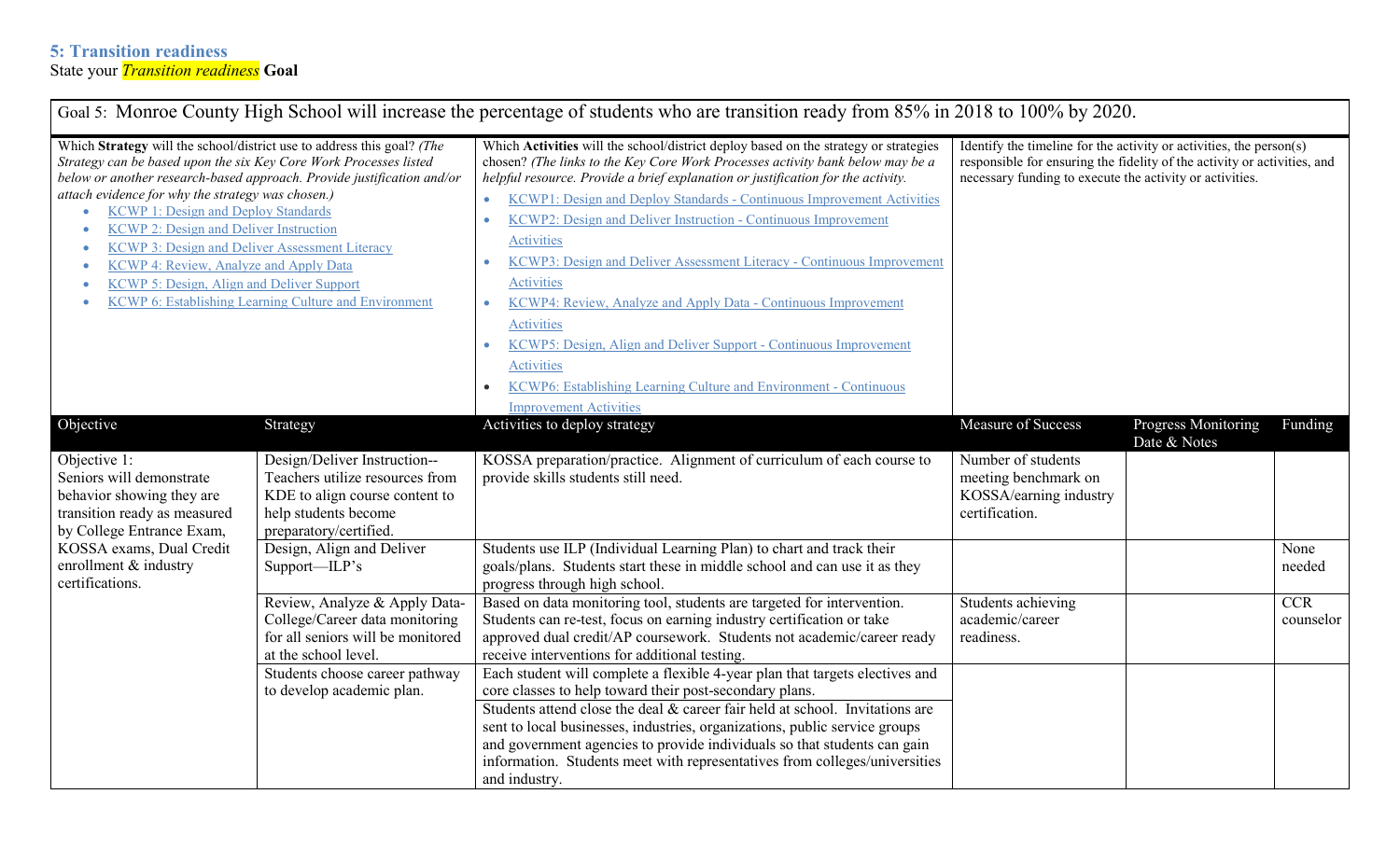#### **6: Other (optional)** State your *Other* **Goal** (optional)

| Goal 6:                                                                                                                                                                                                                                                                                                                                                                                                                                                                                                                                                                                          |          |                                                                                                                                                                                                                                                                                                                                                                                                                                                                                                                                                                                                                                                                                                                                                                                                        |                                                                                                                                                                                                             |                                                |
|--------------------------------------------------------------------------------------------------------------------------------------------------------------------------------------------------------------------------------------------------------------------------------------------------------------------------------------------------------------------------------------------------------------------------------------------------------------------------------------------------------------------------------------------------------------------------------------------------|----------|--------------------------------------------------------------------------------------------------------------------------------------------------------------------------------------------------------------------------------------------------------------------------------------------------------------------------------------------------------------------------------------------------------------------------------------------------------------------------------------------------------------------------------------------------------------------------------------------------------------------------------------------------------------------------------------------------------------------------------------------------------------------------------------------------------|-------------------------------------------------------------------------------------------------------------------------------------------------------------------------------------------------------------|------------------------------------------------|
|                                                                                                                                                                                                                                                                                                                                                                                                                                                                                                                                                                                                  |          |                                                                                                                                                                                                                                                                                                                                                                                                                                                                                                                                                                                                                                                                                                                                                                                                        |                                                                                                                                                                                                             |                                                |
| Which Strategy will the school/district use to address this goal? (The<br>Strategy can be based upon the six Key Core Work Processes listed<br>below or another research-based approach. Provide justification and/or<br>attach evidence for why the strategy was chosen.)<br><b>KCWP 1: Design and Deploy Standards</b><br><b>KCWP 2: Design and Deliver Instruction</b><br><b>KCWP 3: Design and Deliver Assessment Literacy</b><br><b>KCWP 4: Review, Analyze and Apply Data</b><br><b>KCWP 5: Design, Align and Deliver Support</b><br>KCWP 6: Establishing Learning Culture and Environment |          | Which Activities will the school/district deploy based on the strategy or strategies<br>chosen? (The links to the Key Core Work Processes activity bank below may be a<br>helpful resource. Provide a brief explanation or justification for the activity.<br>KCWP1: Design and Deploy Standards - Continuous Improvement Activities<br>$\bullet$<br>KCWP2: Design and Deliver Instruction - Continuous Improvement Activities<br>KCWP3: Design and Deliver Assessment Literacy - Continuous Improvement<br>Activities<br>KCWP4: Review, Analyze and Apply Data - Continuous Improvement<br>Activities<br>KCWP5: Design, Align and Deliver Support - Continuous Improvement<br>Activities<br><b>KCWP6: Establishing Learning Culture and Environment - Continuous</b><br><b>Improvement Activities</b> | Identify the timeline for the activity or activities, the person(s)<br>responsible for ensuring the fidelity of the activity or activities, and<br>necessary funding to execute the activity or activities. |                                                |
| Objective                                                                                                                                                                                                                                                                                                                                                                                                                                                                                                                                                                                        | Strategy | Activities to deploy strategy                                                                                                                                                                                                                                                                                                                                                                                                                                                                                                                                                                                                                                                                                                                                                                          | Measure of Success                                                                                                                                                                                          | Progress Monitoring<br>Funding<br>Date & Notes |
| Objective 1:<br>Objective 2:                                                                                                                                                                                                                                                                                                                                                                                                                                                                                                                                                                     |          |                                                                                                                                                                                                                                                                                                                                                                                                                                                                                                                                                                                                                                                                                                                                                                                                        |                                                                                                                                                                                                             |                                                |